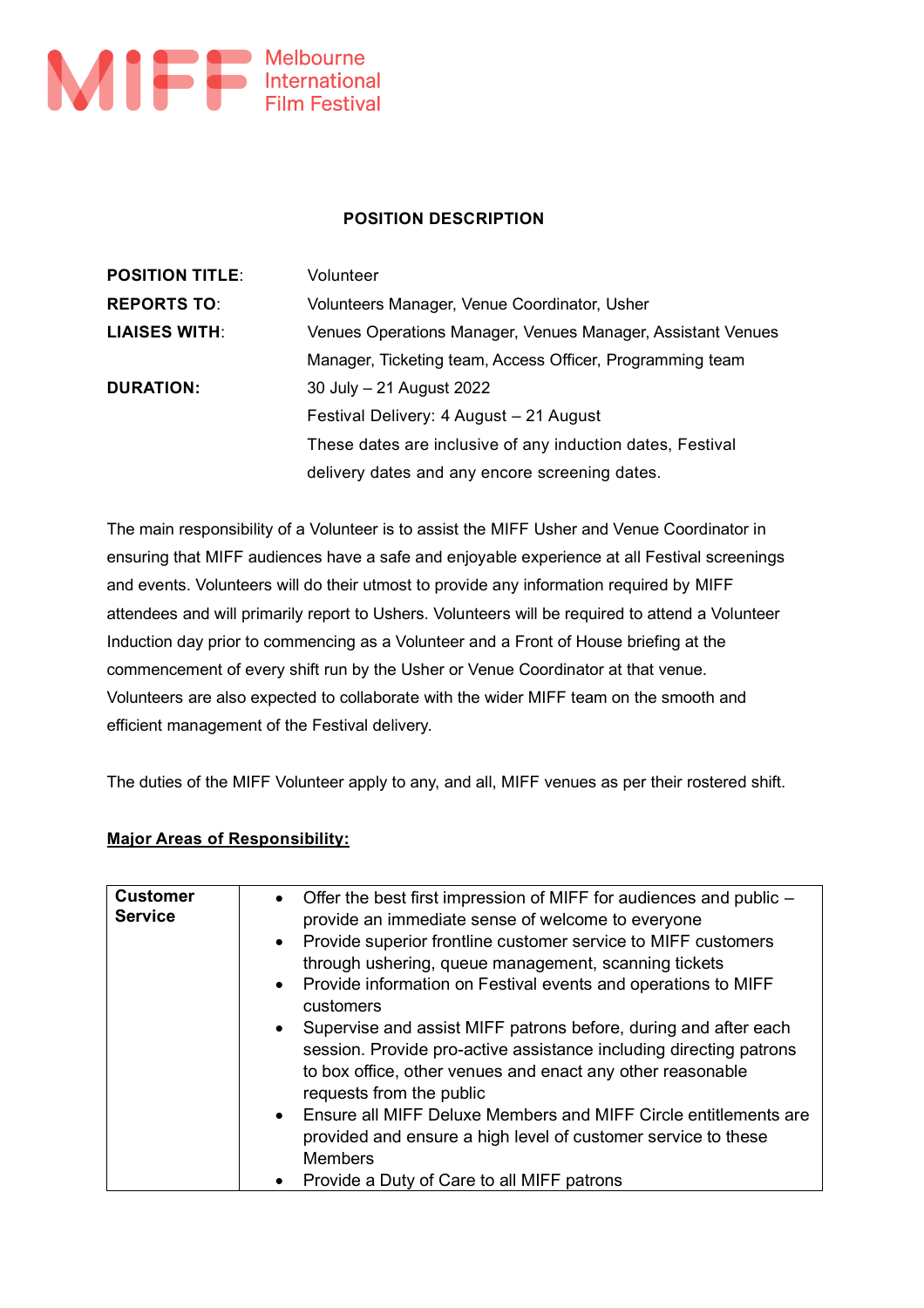

| <b>Venue</b>      | Attend a Volunteer FOH briefing run by the Usher and/or Venue<br>$\bullet$                                               |  |  |  |  |  |  |
|-------------------|--------------------------------------------------------------------------------------------------------------------------|--|--|--|--|--|--|
| <b>Operations</b> | Coordinator at your allocated venue at the commencement of each                                                          |  |  |  |  |  |  |
|                   | shift                                                                                                                    |  |  |  |  |  |  |
|                   | This briefing will detail all pertinent Front of House information and<br>$\bullet$                                      |  |  |  |  |  |  |
|                   | risk and safety information, including your role in an emergency or                                                      |  |  |  |  |  |  |
|                   | evacuation situation                                                                                                     |  |  |  |  |  |  |
|                   | Assist the MIFF Usher(s) with the operations for your allocated<br>٠                                                     |  |  |  |  |  |  |
|                   | screen and/or foyer space                                                                                                |  |  |  |  |  |  |
|                   | Organise queues, as directed by the Usher(s), ensuring queues                                                            |  |  |  |  |  |  |
|                   | are managed well, Deluxe Member and General Public queues are                                                            |  |  |  |  |  |  |
|                   | clearly delineated and patrons are in the correct queue                                                                  |  |  |  |  |  |  |
|                   | Ensure all tickets are scanned prior to patrons entering the session<br>$\bullet$                                        |  |  |  |  |  |  |
|                   |                                                                                                                          |  |  |  |  |  |  |
|                   | and ensure that only patrons with a valid ticket or Festival                                                             |  |  |  |  |  |  |
|                   | identification pass are admitted into a MIFF cinema                                                                      |  |  |  |  |  |  |
|                   | With assistance from the Usher(s), manage the Deluxe Member<br>$\bullet$                                                 |  |  |  |  |  |  |
|                   | queue ensuring these members receive priority entry at all times                                                         |  |  |  |  |  |  |
|                   | Proactively direct patrons to their seats, including maintaining and<br>$\bullet$                                        |  |  |  |  |  |  |
|                   | monitoring reserved seating (where required)                                                                             |  |  |  |  |  |  |
|                   | Assist the Usher(s) in the operation of the Standby queues for all<br>$\bullet$                                          |  |  |  |  |  |  |
|                   | sessions which have reached capacity, where required                                                                     |  |  |  |  |  |  |
|                   | When directed to be inside the cinema during a screening, monitor<br>$\bullet$                                           |  |  |  |  |  |  |
|                   | screening content and audience and report any issues to Usher                                                            |  |  |  |  |  |  |
|                   | and/or Venue Coordinator immediately                                                                                     |  |  |  |  |  |  |
|                   | Assist with any latecomers arriving to sessions, including scanning<br>٠                                                 |  |  |  |  |  |  |
|                   | tickets and directing them to any empty seats inside the cinema                                                          |  |  |  |  |  |  |
|                   | Clean and clear the cinema at the conclusion of each session and                                                         |  |  |  |  |  |  |
|                   | ensure it is ready for the next film before the house is open to                                                         |  |  |  |  |  |  |
|                   | patrons                                                                                                                  |  |  |  |  |  |  |
|                   | Complete post-session debrief with Usher(s) to ensure any issues<br>$\bullet$                                            |  |  |  |  |  |  |
|                   | or incidents and all pertinent venue operational information is                                                          |  |  |  |  |  |  |
|                   | communicated for FOH reporting                                                                                           |  |  |  |  |  |  |
| <b>Risk</b>       | Follow the instructions of the Usher (Warden) and Venue                                                                  |  |  |  |  |  |  |
| <b>Management</b> | Coordinator (Area Warden) in the event of an emergency or                                                                |  |  |  |  |  |  |
|                   | evacuation                                                                                                               |  |  |  |  |  |  |
|                   | Ensure you are briefed and understand the emergency and<br>٠                                                             |  |  |  |  |  |  |
|                   | evacuation procedure for your rostered venue. If you are unsure,                                                         |  |  |  |  |  |  |
|                   | please ask your Usher(s) and/or Venue Coordinator during the<br>Volunteer FOH briefing at the commencement of your shift |  |  |  |  |  |  |
|                   | In the event of an evacuation, your responsibility is to ensure your<br>٠                                                |  |  |  |  |  |  |
|                   | own safety and to proceed to the evacuation point                                                                        |  |  |  |  |  |  |
|                   | Follow all MIFF COVIDSafe guidelines, including any facemask<br>٠                                                        |  |  |  |  |  |  |
|                   | guidelines, at all times whilst on shift                                                                                 |  |  |  |  |  |  |
|                   | Monitor crowd conditions and alert the Usher(s) and/or Venue                                                             |  |  |  |  |  |  |
|                   | Coordinator to any serious or unresolved issues.                                                                         |  |  |  |  |  |  |
|                   | In the case of incidents, including medical emergencies, Volunteers                                                      |  |  |  |  |  |  |
|                   | are expected to escalate to the Usher(s)                                                                                 |  |  |  |  |  |  |
|                   |                                                                                                                          |  |  |  |  |  |  |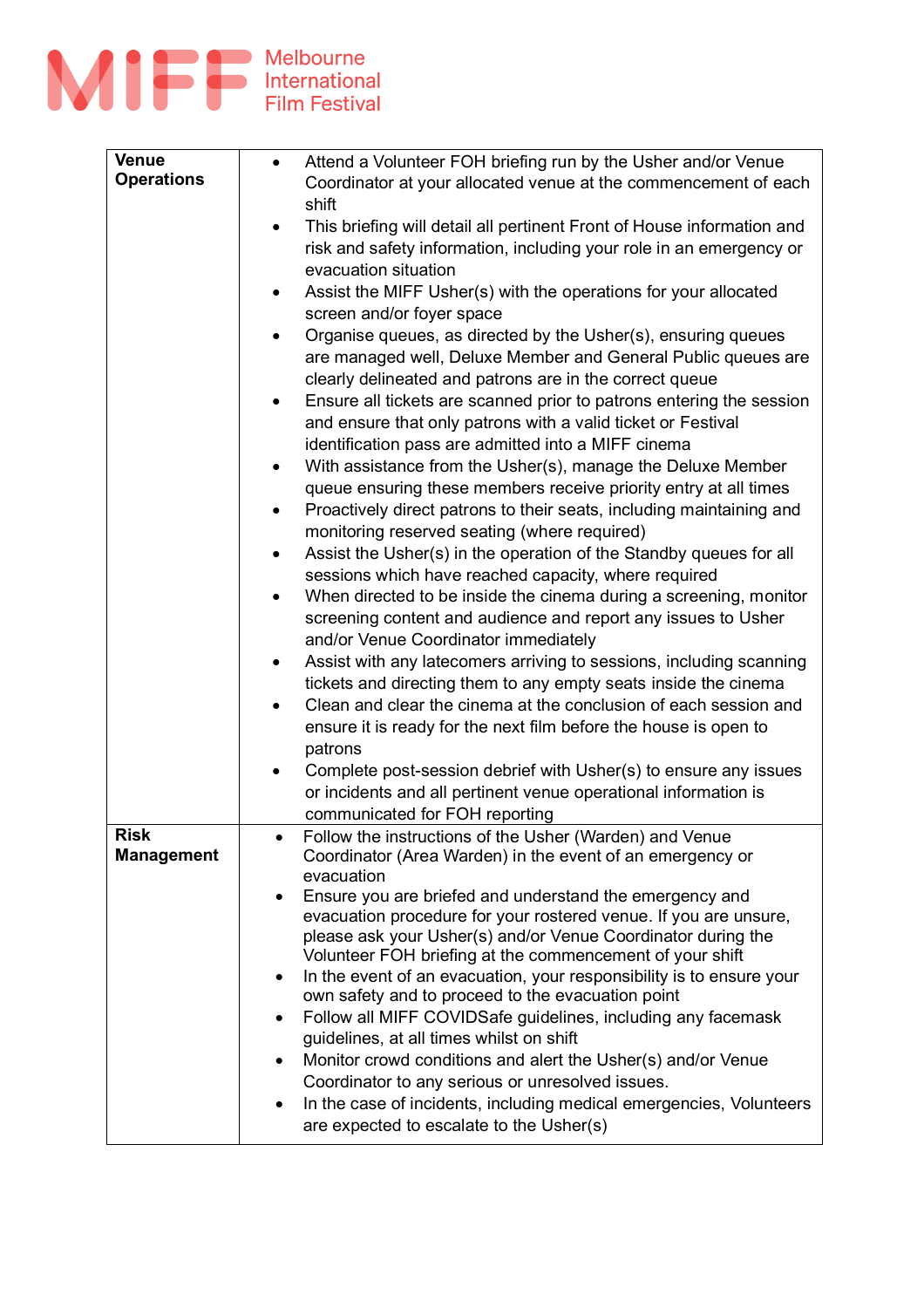

| <b>Events</b>      | As directed by the Operations team, including Usher(s), Venue<br>$\bullet$                      |  |  |  |  |
|--------------------|-------------------------------------------------------------------------------------------------|--|--|--|--|
|                    | Coordinator(s) and Volunteers Manager, provide on the ground                                    |  |  |  |  |
|                    | assistance to MIFF staff during Galas, Premieres, functions and                                 |  |  |  |  |
|                    | talent appearances                                                                              |  |  |  |  |
|                    | As directed by the Usher(s), assist with any talent appearances,<br>$\bullet$                   |  |  |  |  |
|                    | media calls and any Intros and Q&As                                                             |  |  |  |  |
| <b>Access</b>      | Adhere to MIFF's Access Initiatives<br>$\bullet$                                                |  |  |  |  |
|                    | Work towards making MIFF a leader in accessible events                                          |  |  |  |  |
|                    | $\bullet$                                                                                       |  |  |  |  |
|                    | Ensure you understand MIFF's accessibility policies, use<br>$\bullet$                           |  |  |  |  |
|                    | accessible language and provide outstanding customer service to                                 |  |  |  |  |
|                    | any MIFF patrons living with disability                                                         |  |  |  |  |
|                    | Assist the Access Coordinator with any accessible sessions<br>$\bullet$                         |  |  |  |  |
|                    | operating at your venue and perform duties delegated to you                                     |  |  |  |  |
|                    | Provide feedback given to you by any patrons regarding                                          |  |  |  |  |
|                    | accessibility to the Usher(s) and Venue Coordinators for FOH                                    |  |  |  |  |
|                    | reporting                                                                                       |  |  |  |  |
| <b>Other</b>       | Present a positive image of the Festival and the Festival program<br>$\bullet$                  |  |  |  |  |
|                    | and sponsors                                                                                    |  |  |  |  |
|                    | Adhere to all MIFF policies and procedures including OHS<br>$\bullet$                           |  |  |  |  |
|                    | Represent MIFF by wearing your MIFF branded Volunteer t-shirt on<br>$\bullet$                   |  |  |  |  |
|                    | all shifts. MIFF Volunteers are to be neat, clean and presentable at                            |  |  |  |  |
|                    | all times                                                                                       |  |  |  |  |
|                    | Undertake the volunteer duties outlined in this position description<br>٠                       |  |  |  |  |
|                    | across all MIFF screening and event venues                                                      |  |  |  |  |
|                    | Arrive to all shifts on time and report to Usher(s) and/or Venue<br>$\bullet$                   |  |  |  |  |
|                    | Coordinators to sign in and out                                                                 |  |  |  |  |
|                    | Not attend shifts if unwell and communicate with Volunteers                                     |  |  |  |  |
|                    | Manager immediately if unable to attend any rostered shift                                      |  |  |  |  |
|                    | Must wear closed-toed shoes to every shift.<br>٠                                                |  |  |  |  |
|                    | Take initiative and troubleshoot where necessary<br>$\bullet$                                   |  |  |  |  |
|                    | Undertake any other duties as directed by the Usher(s) and/or Venue<br>$\bullet$<br>Coordinator |  |  |  |  |
| <b>MIFF Values</b> | Contribute to MIFF team morale and maintain professional and                                    |  |  |  |  |
|                    | positive working relationships with other MIFF volunteers and staff                             |  |  |  |  |
|                    | Demonstrate a willingness to assist other volunteers and staff when<br>٠                        |  |  |  |  |
|                    | necessary                                                                                       |  |  |  |  |
|                    | Consistently display respectful behaviour towards other volunteers,                             |  |  |  |  |
|                    | staff and festival patrons                                                                      |  |  |  |  |
|                    | Communicate any problems, delays, risks and concerns to the                                     |  |  |  |  |
|                    | Usher(s) and/or Venue Coordinator immediately                                                   |  |  |  |  |
|                    |                                                                                                 |  |  |  |  |